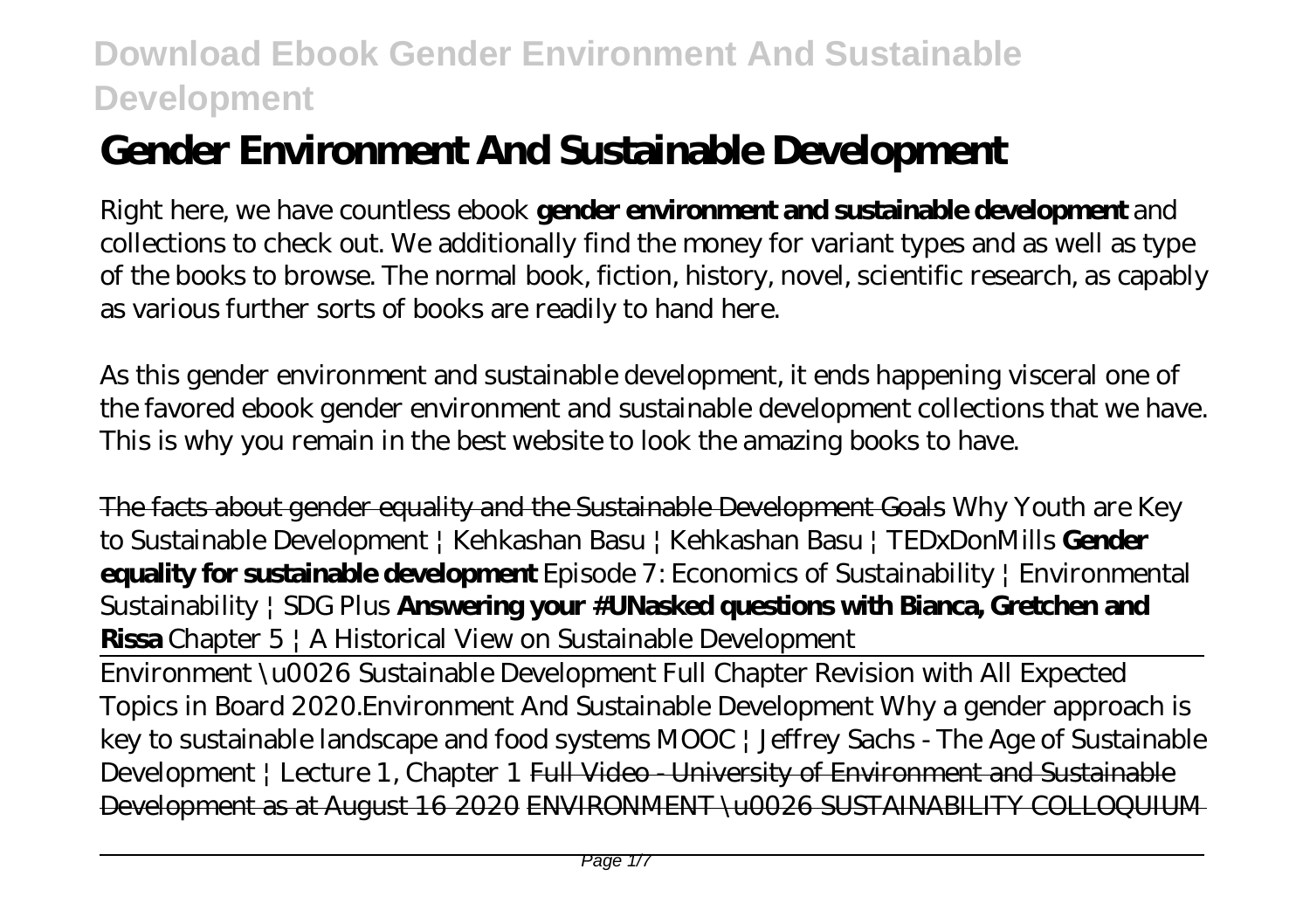How We Can Make the World a Better Place by 2030 | Michael Green | TED Talks*Sustainable Development Goals: time lapse to the future | Leen Zevenbergen | TEDxMaastricht Development and Gender Equality: Inseparable Processes | Agon Maliqi | TEDxPrishtinaWomen* Understanding the Dimensions of Sustainable Development **BIC: Two minutes to understand sustainable development** Evaluation can help us achieve greater gender equality in a new development agenda. Here's how. Gender Equality: Now Gender equality means empowering women and girls*Sustainable Development Goals Explained: Gender Equality* **Sustainable Development - An Introduction to Two Theories** IAS(G.S) SUSTAINABLE DEVELOPMENT PART -1, BY AJAY RAJ SINGH *NTA UGC NET 2020 (Paper-1) | People, Development \u0026 Environment by Shiv Sir | Sustainable Development*  $(Sustainable Development)$  | Environmental | UCG Day  $1$  | Environment

and Sustainable Development | Indian Economy | Economics Sustainable Development Goals : Indian Experiences *Environment \u0026 Sustainability Colloquium on Saving The World from the Next Big Crisis Value the planet: Implementing the UN Sustainable Development Goals Environment and sustainable development Chapter 9 Indian Economic Development | Part 1 |* Gender Environment And Sustainable Development

For sustainable development to become a reality, it is incumbent on policymakers to envision growth strategies that recognise and respond to the gender-based realities in the sphere of managing the environment and natural resources. Gender, the Environment and Sustainable Development in Asia and the Pacific is the first Asia-Pacific report that

Gender, the Environment and Sustainable Development in ...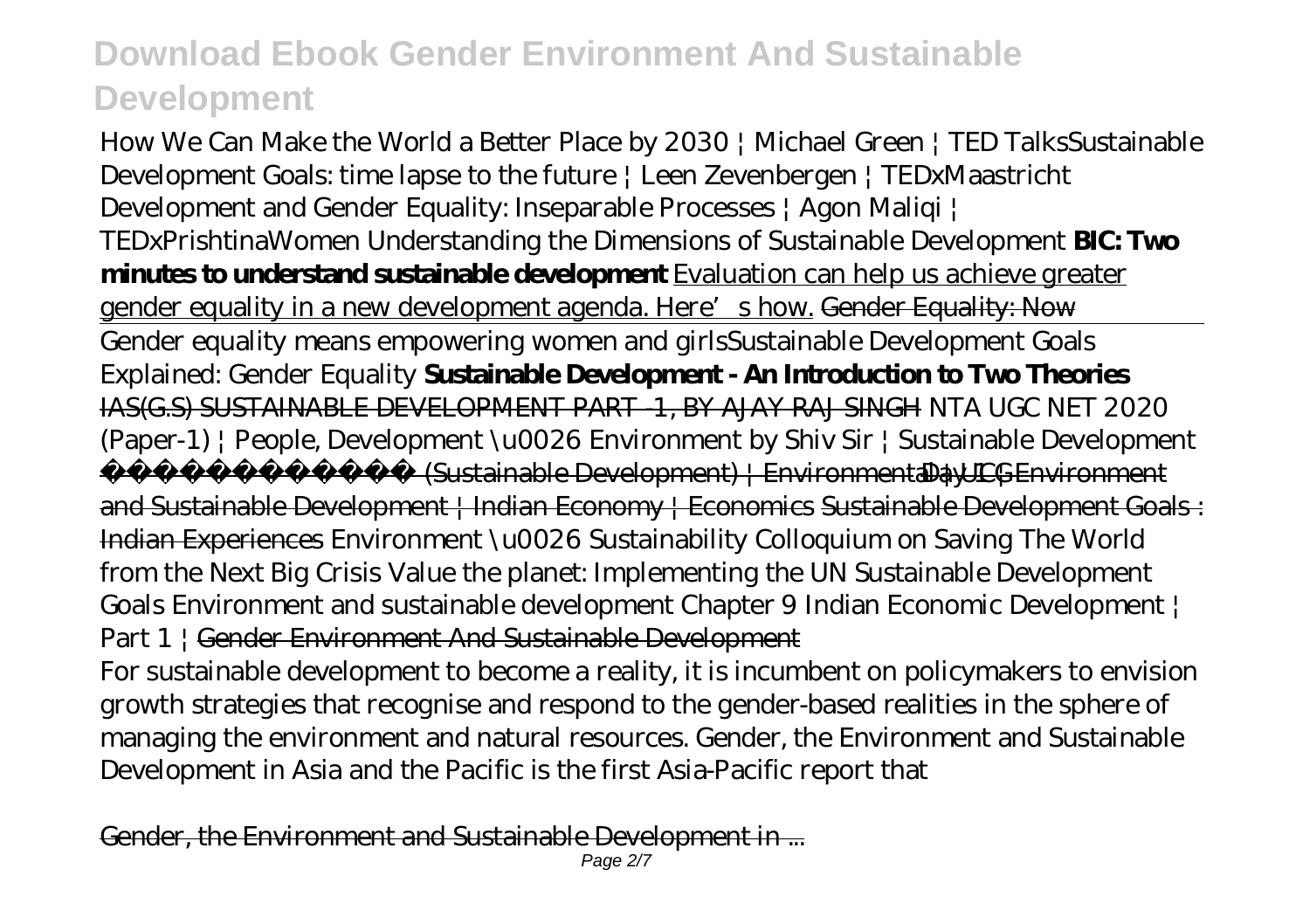One of the main Sustainable Development Goals, set out in the United Nations' 2030 Agenda, seeks to "achieve gender equality and empower all women and girls". But why is this goal regarded as indispensable to achieving sustainable development? According to UN data, 19% of women between 15 and 49 years-old say they had suffered physical or sexual violence – or both – at their hands of their partner in the year before they were surveyed.

### Gender equality and sustainable development

Providing knowledge on gender and environment issues, innovative approaches, technical support, policy developments and capacity building to ensure gender equality and environment outcomes are realized. ... and prerequisites for sustainable development (IUCN, 2018; World Economic Forum, 2015). Understanding the gender-environment nexus is not ...

### Sector: Sustainable Development | Gender and Environment ...

A sustainable development pathway must be established which has an explicit commitment to gender equality and seeks to enhance women's capabilities, respect and protect their rights and reduce and redistribute their unpaid care work. Women must have full and equal participation in decision making and policy development to create this pathway.

#### Gender and Sustainable Development | BRIDGE

Gender equality is an essential element of sustainable and inclusive development. Here are just four of the reasons why: 1. Women are part of the solution Where women are already playing a crucial role in developing sustainable development solutions, their contributions are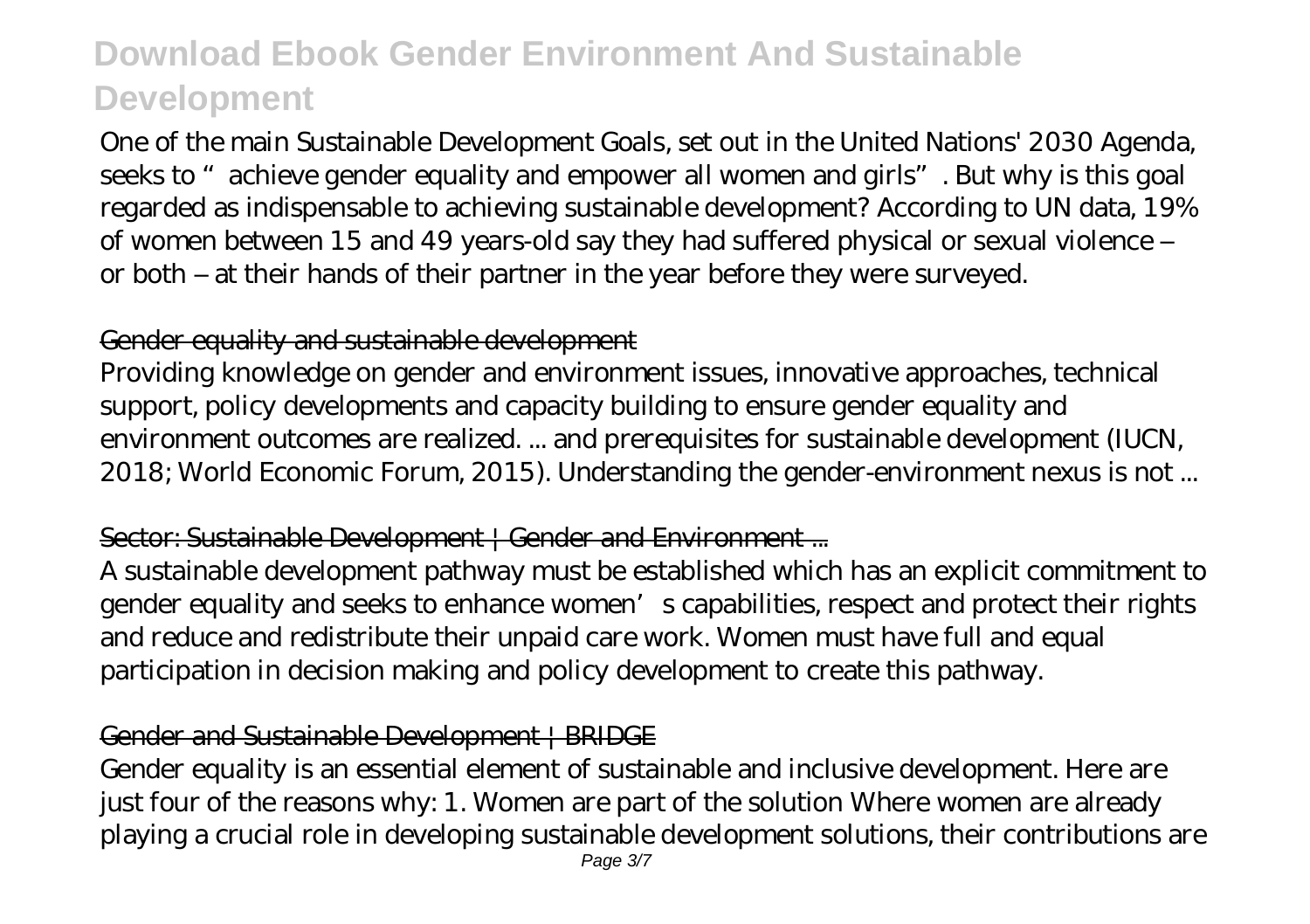often not recognised.

### Four reasons why gender is an essential part of ...

Women disproportionately suffer the impacts of climate change and other environmental hazards, especially in developing countries. We promote gender equality and women's empowerment in conservation and sustainable development.

#### Gender | UNEP - UN Environment Programme

While gender equality is captured as a stand-alone goal (SDG 5), gender must be integrated across all the SDGs, and gender considerations must be included in all sustainable development work and climate action. SDG 5 aims to achieve gender equality and empower all women and girls to reach their full potential.

### Gender Equality and Sustainable Development – Frequently ...

GENDER AND SUSTAINABLE DEVELOPMENT – © OECD 2008 Foreword Sustainable development can only be achieved through long-term investments in economic, human and environmental capital. At present, the female half of the world's human capital is undervalued and underutilised the world over. As a group, women – and their potential contributions to

#### Gender and Sustainable Development - OECD Why gender equality is key to sustainable development Twenty years ago, the adoption by Page  $4/7$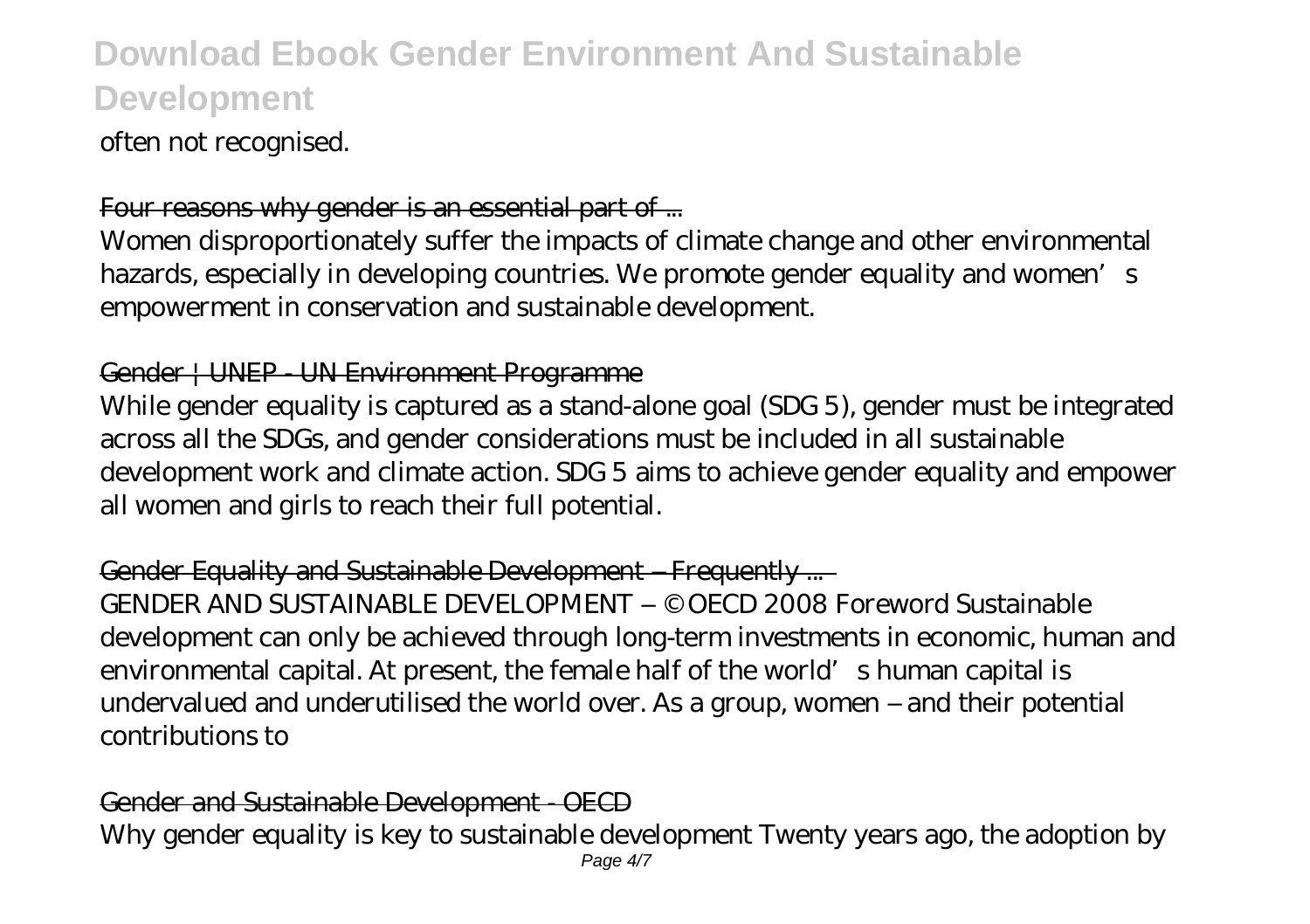189 governments of the Beijing Declaration and Platform for Action marked a turning point in the history of women's rights. This progressive blueprint remains a powerful source of inspiration in the effort to realize equal opportunities for women and girls.

### Why gender equality is key to sustainable development...

Gender and Environment Dependent as they are on the environment to feed their families and eke out a living, the world's poorest people suffer the most from changes in climate and the degradation

#### Gender and Environment MATTERS OF FACT

Gender equality is rightly seen as crucial to sustainable development, with its own Sustainable Development Goal (Goal 5). Yet the interconnections between environmental sustainability and women's empowerment have often been overlooked in practice – particularly in the environmental movement.

### Why women's empowerment is essential for sustainable ...

How gender, in its intersection with other social and economic identities, shapes control of women and men, and their access to natural resources, and mediates their experiences to the impacts of environmental and climate change; The relationship between gender and the environment in key sectors of natural resources management

Gender, Environment and Sustainable Development | SEI ...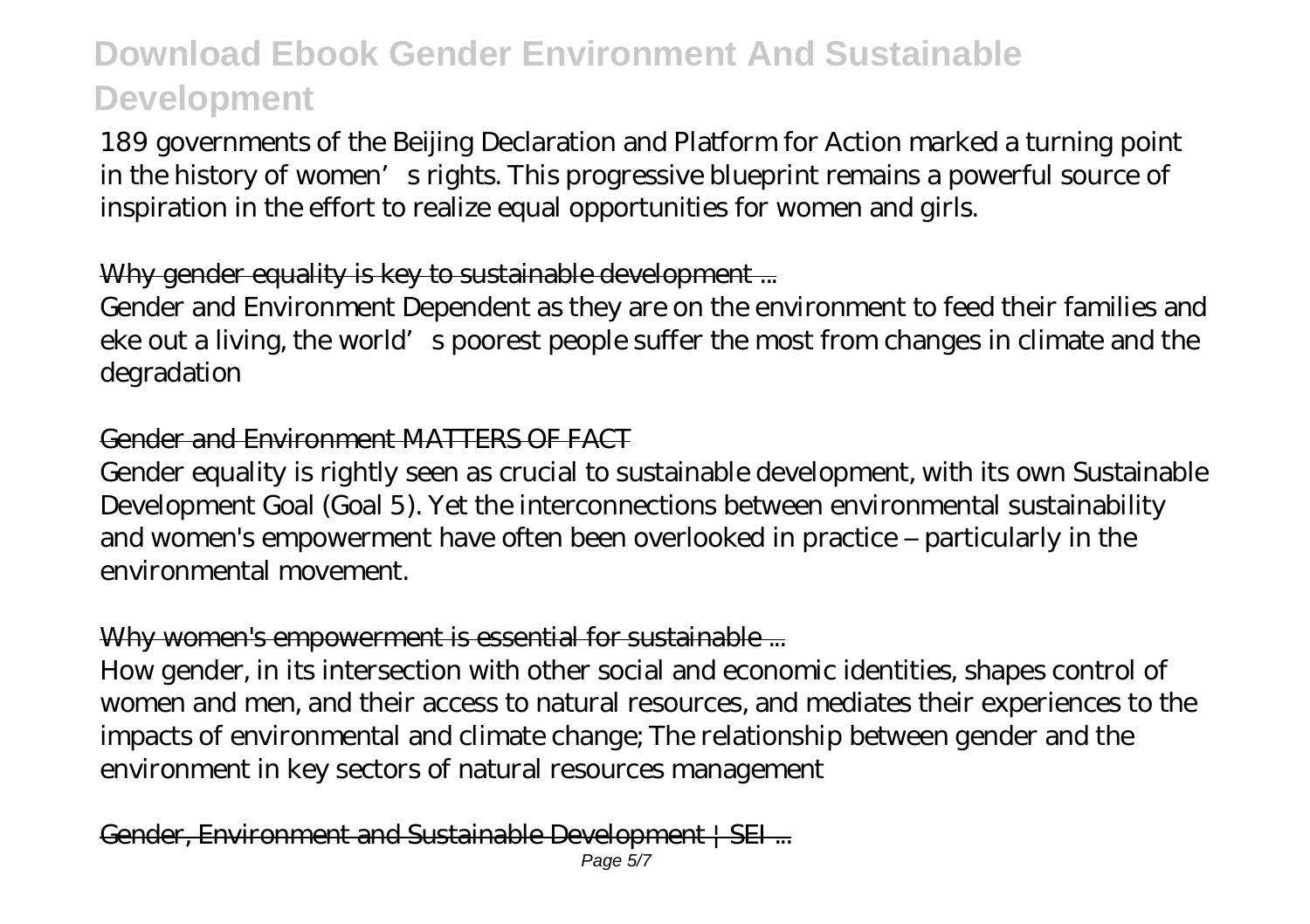Gender Equality: Sustainable Development Goal 5 A quick guide on why gender equality matters and what we can do to empower all women and girls for a peaceful, prosperous and sustainable world.

### Gender Equality: Sustainable Development Goal 5 – United ...

The paper puts forward a proposal for a Gender-Environment Indicator Set in Asia and the Pacific, which includes indicators from the global Sustainable Development Goals framework and beyond, capturing issues of particular relevance for the gender-environment nexus in the region.

#### Environment and Gender Information – IUCN

Linking gender equality and sustainable development is important for several reasons. First, it is a moral and ethical imperative: achieving gender equality and realizing the human rights, dignity...

#### GENDEREQUALITY A GENDER EQUALITY ND S AND SUSTAINABLE ...

The International Union for Conservation of Nature (IUCN) and UN Environment are collaborating to develop an enhanced understanding of and enabling environment for genderenvironment statistics, particularly to identify specific indicators that can gather necessary information and strategies for national action as stakeholders work toward meeting the Sustainable Development Goals (SDGs).